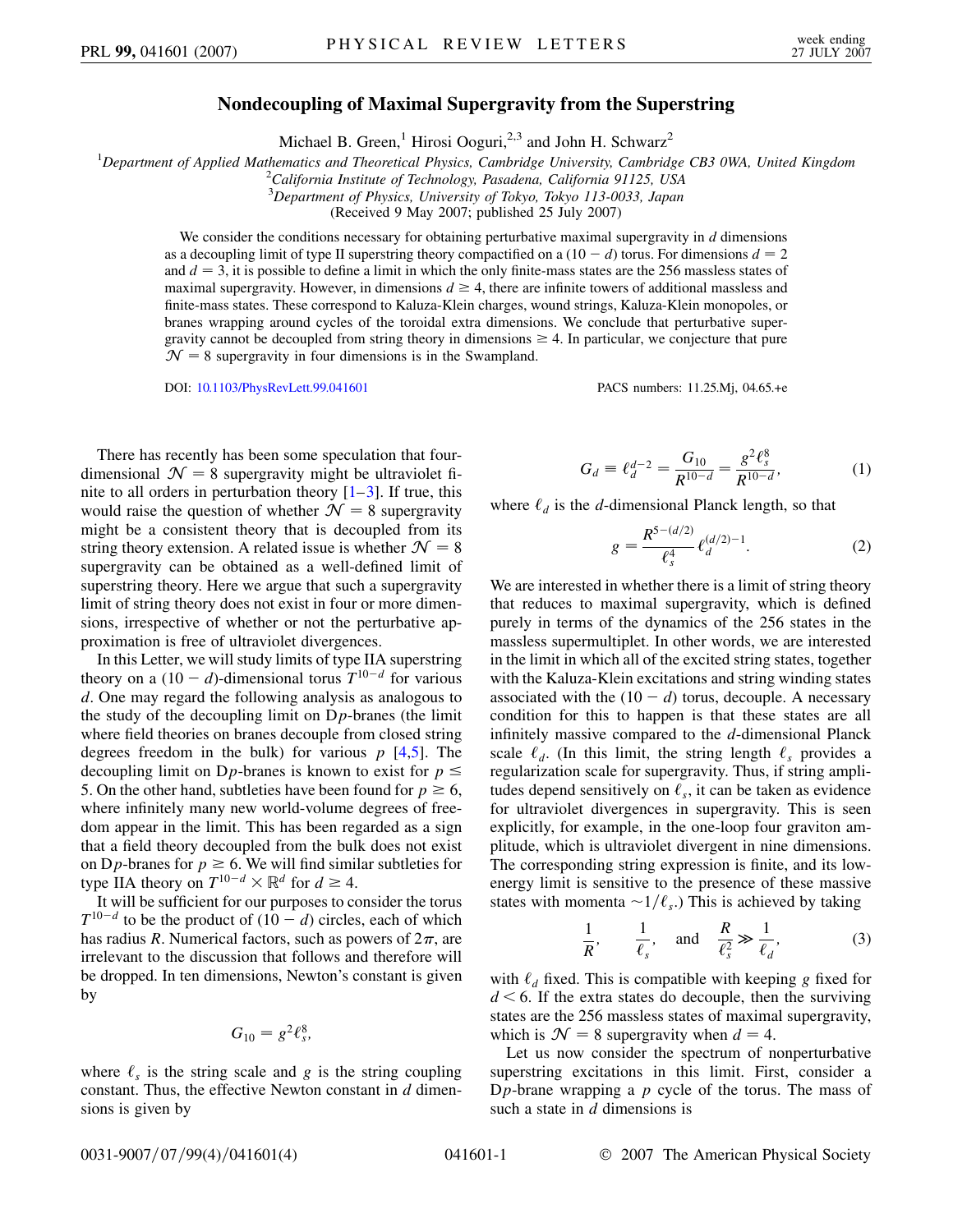$$
M_p = \frac{R^p}{g\ell_s^{p+1}} = \frac{R^{p+(d/2)-5}}{\ell_s^{p-3}} \ell_d^{1-(d/2)}.
$$
 (4)

When  $d \leq 5$ , we also need to consider a NS5-brane wrapping a 5 cycle. This has a mass given by

$$
M_{\rm NS5} = \frac{R^5}{g^2 \ell_s^6} = \frac{\ell_s^2}{R^{5-d}} \ell_d^{2-d}.
$$
 (5)

In order to obtain the pure supergravity theory with 32 supercharges in *d* dimensions, these nonperturbative states also need to decouple, so their masses must satisfy  $M_p$ ,  $M_{\text{NS5}} \gg 1/\ell_d$ . In the case of  $d = 4$ , the nonperturbative Bogomol'nyi-Prasad-Sommerfield (BPS) particle spectrum also includes Kaluza-Klein monopoles, which are discussed in the next paragraph.

Before studying the limit in any dimension *d*, we will discuss what to expect on general grounds. A Kaluza-Klein momentum state and a wrapped string state have masses  $1/R$  and  $R/\ell_s^2$ , respectively, and they are half-BPS objects that carry a single unit of a conserved charge. In *d* dimensions, their magnetic duals are  $(d - 4)$ -branes. The BPS saturation condition together with the Dirac quantization condition implies quite generally that the mass *m* of a BPS particle and the tension  $\mathcal T$  of its magnetic dual  $(d-4)$ brane are related by

$$
m\mathcal{T} \sim \frac{1}{G_d} = \frac{1}{\ell_d^{d-2}}.\tag{6}
$$

Applying this to  $d = 4$ , we immediately conclude that there is no limit in four dimensions where we can keep all BPS particles heavier than the Planck scale. In particular, magnetic duals of Kaluza-Klein excitations, which are the well-known Kaluza-Klein monopoles, are BPS states with masses  $\sim R/\ell_4^2 \rightarrow 0$ . [If the torus has six independent radii *Ri*, the Kaluza-Klein monopole mass spectrum has the form  $M^2 = \sum (n_i R_i / \ell_4^2)^2$ .] Similarly, magnetic duals of wrapped strings are NS5-branes wrapping 5-cycles of *T*6, and their masses go as  $\ell_s^2/R\ell_4^2 \rightarrow 0$ . Later, we will discuss implications of these light states. When  $d \geq 5$ , at least a subset of the BPS branes become tensionless in the limit [\(3\)](#page-0-0).

By contrast, in three dimensions it is possible to define a limit where all BPS particles become infinitely massive simultaneously. In this case, magnetic duals of BPS particles are  $(-1)$ -branes, namely, instantons, and their Euclidean actions vanish in the limit. Thus, one would expect nonperturbative effects to be very large in three dimensions even though no singularity is apparent from the spectrum.

In two dimensions, there are no magnetic duals of BPS particles, and we expect that there is a smooth limit where all BPS particles are massive and instanton actions remain nonvanishing.

Now let us look at each case in more detail. When  $d =$ 2, the conditions we want to impose are

$$
M_p = \frac{1}{R} \left(\frac{\ell_s}{R}\right)^{3-p} \quad \text{and} \quad M_{\text{NS5}} = \frac{1}{R} \left(\frac{\ell_s}{R}\right)^2 \to \infty. \tag{7}
$$

On the other hand, the string coupling constant is given by

$$
g = \left(\frac{R}{\ell_s}\right)^4. \tag{8}
$$

Thus, the desired limit can be taken by sending  $R \rightarrow 0$ while keeping the string coupling constant finite. In this limit, all particle masses are much higher than the Planck mass, except for the massless two-dimensional  $\mathcal{N} = 16$ supergravity states [\[6\]](#page-3-4). However, D*p*-brane and NS5-brane instantons wrapping *T*<sup>8</sup> have Euclidean actions proportional to  $(\ell_s/R)^{3-p} \sim g^{p-3/8}$  and  $(\ell_s/R)^2 \sim g^{-(1/4)}$ , respectively. Though the actions all remain finite and nonzero in the limit, their effects are not uniformly suppressed for small *g*. Thus, the resulting theory may not have a weak coupling limit that is dominated by the perturbative contribution.

<span id="page-1-0"></span>When  $d = 3$ , the conditions we need to impose are

$$
M_p = \frac{1}{\sqrt{R\ell_3}} \left(\frac{\ell_s}{R}\right)^{3-p} \quad \text{and} \quad M_{\text{NS5}} = \frac{1}{\ell_3} \left(\frac{\ell_s}{R}\right)^2 \to \infty.
$$
\n(9)

<span id="page-1-1"></span>Since we now have

$$
g^2 = \frac{R^7}{\ell_s^8} \ell_3,\tag{10}
$$

we can rewrite  $(9)$  $(9)$  $(9)$  as

$$
M_p = \frac{g^{p-3/4}}{R^{7-p/8} \ell_3^{p+1/8}} \quad \text{and} \quad M_{\text{NS5}} = \frac{1}{g^{1/2} R^{1/4} \ell_3^{3/4}} \to \infty.
$$
\n(11)

Since  $p = 0, 2, 4, 6$  in type IIA theory, this can again be arranged by taking  $R \rightarrow 0$  keeping *g* finite. [Note that, in type IIB theory, a wrapped D7-brane cannot be made heavy unless  $g \gg 1$ . This is not in contradiction with *T* duality, since *g* transforms under *T* duality in such a way that  $\ell_p$ given by [\(1](#page-0-1)) remains invariant. *T* duality along one of the circles on  $T^{10-d}$  transforms the coupling  $g \rightarrow g \ell_s / R$  so it diverges in the limit  $R \rightarrow 0$  with the original coupling constant, given by  $(10)$  $(10)$  $(10)$ , kept finite.] This is also compatible with the limit  $(3)$  $(3)$  $(3)$ . Thus, all particle states develop large masses and may decouple, except for those in threedimensional  $\mathcal{N} = 16$  supergravity theory [\[7\]](#page-3-5). However, D*p*-brane and NS5-brane instanton actions, which are given by  $g^{p-3/4}(R/\ell_3)^{p+1/8}$  and  $g^{-(1/2)}(R/\ell_3)^{3/4}$ , vanish in the limit  $R \rightarrow 0$  for any finite value of g. This means that nonperturbative effects are strong, and it may be difficult to determine the properties of the resulting three-dimensional supergravity.

In view of these observations, it is interesting that gravity theories formulated in terms of a finite number of fields are known to exist in two and three dimensions. In three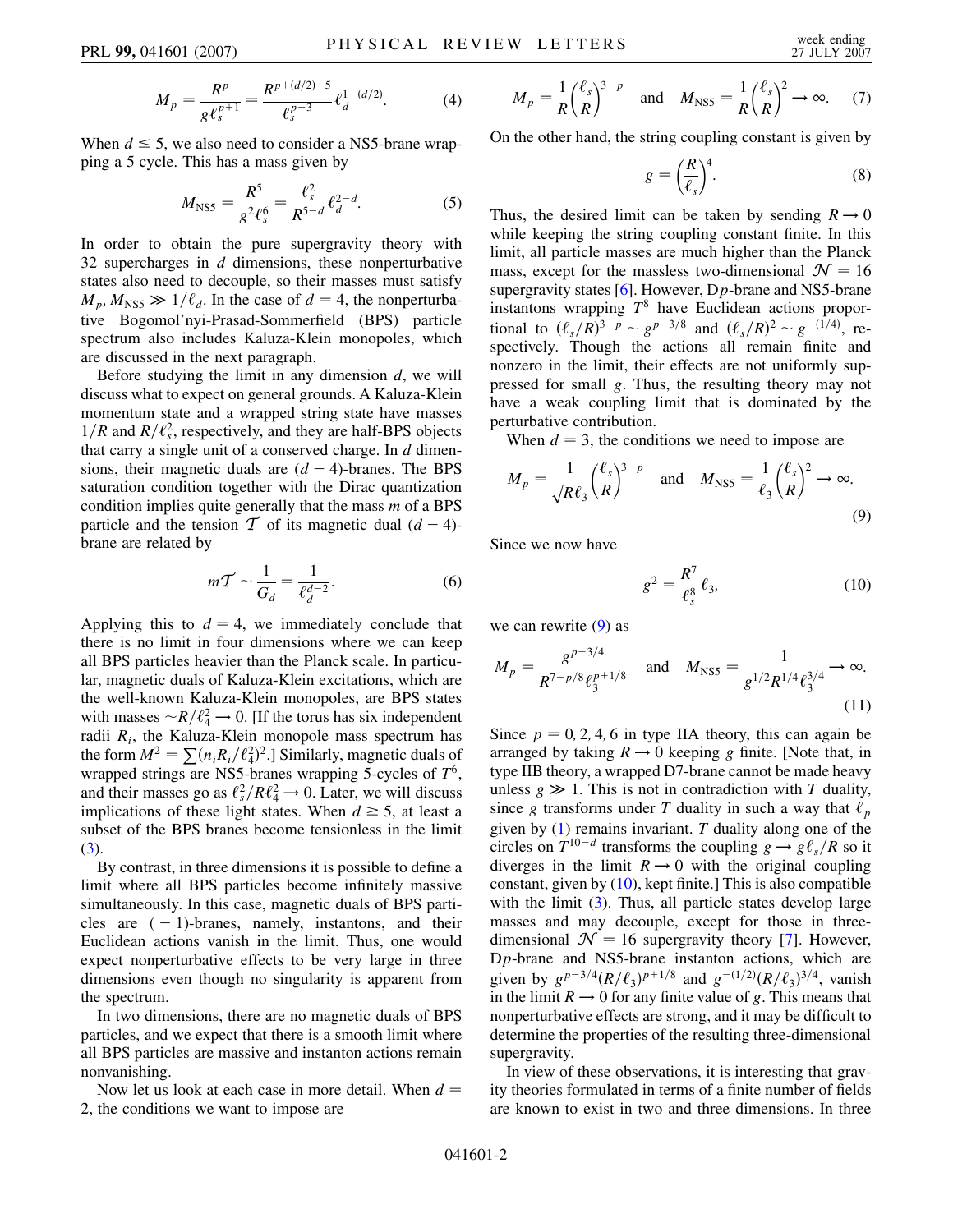dimensions, the relation with Chern-Simons gauge theory [\[8\]](#page-3-6) suggests that pure Einstein gravity is finite to all orders in perturbation theory. However, this theory has no propagating degrees of freedom, and it is not known whether there is a finite quantum gravity theory in three dimensions that includes propagating (scalar or spin- $1/2$ ) degrees of freedom. Such degrees of freedom are present, of course, in the examples considered here. The fact that we find limits of string theory compactifications with a finite number of such propagating degrees of freedom in these dimensions may be encouraging, though the implications of the nonperturbative instanton contributions need to be understood.

When  $d = 4$ , the conditions ([3\)](#page-0-0) necessary for the extra modes to have infinite masses are

$$
M_p = \frac{1}{\ell_4} \left(\frac{\ell_s}{R}\right)^{3-p} \quad \text{and} \quad M_{\text{NS5}} = \frac{\ell_s^2}{R\ell_4^2} \to \infty. \tag{12}
$$

Clearly, this cannot be realized simultaneously for all  $p =$ 0*;* 2*;* 4*;* 6. This is in accord with the general argument given earlier, since a wrapped  $Dp$ -brane and a wrapped  $D(6$ *p*)-brane are electric-magnetic duals. Similarly, the magnetic duals of Kaluza-Klein excitations and wrapped strings are Kaluza-Klein monopoles and wrapped NS5 branes, whose masses behave as  $R/\ell_4^2$  and  $\ell_s^2/R\ell_4^2$ , respectively. There are infinitely many such states since they have arbitrary integer charges. In the limit  $R$ ,  $\ell_s^2/R \rightarrow 0$ , there is no mass gap, and the spectrum becomes continuous.

To understand the implications of these infinitely many light states, we note that, among the elements of the four-dimensional *U*-duality group,  $E_7(\mathbb{Z})$  is the fourdimensional *S*-duality transformation that interchanges the 28 types of electric charge with the corresponding magnetic charges [[9](#page-3-7),[10](#page-3-8)]. This duality is described by the following transformations of the moduli:

<span id="page-2-0"></span>
$$
S: R \to \tilde{R} = \frac{\ell_4^2}{R} \quad \text{and} \quad \ell_s \to \tilde{\ell}_s = \frac{\ell_4^2}{\ell_s}.
$$
 (13)

Note that this transformation inverts the radius *R* in fourdimensional Planck units (in contrast to *T* duality, which inverts *R* in string units). Since *g* is related to *R* and  $\ell_s$  by [\(2\)](#page-0-2), this transformation acts as the inversion  $g \rightarrow \tilde{g} = 1/g$ , which maps BPS states into each other. For example, a wrapped  $Dp$ -brane is interchanged with a wrapped  $D(6$ *p*-brane. Similarly, a Kaluza-Klein excitation is interchanged with a Kaluza-Klein monopole (whereas *T* duality would relate it to a wrapped *F* string). Thus, in the dual frame in which the compactification scale  $\tilde{R} \rightarrow \infty$ , the sixtorus is decompactified. This explains the continuous spectrum in the limit  $(3)$  $(3)$  $(3)$ . The fact that an infinite set of states from the nonperturbative sector become massless shows that the limit of interest does not result in pure  $\mathcal{N} = 8$ supergravity in four dimensions. Rather, it results in tendimensional decompactified string theory with the string coupling constant inverted. This is true in both the type IIA and type IIB cases. The only way of avoiding this would be to relax ([3](#page-0-0)), in which case there would instead be extra finite-mass Kaluza-Klein or winding number states, which would therefore not decouple.

One may regard our results on the limit of superstring compactification on  $T^{10-d}$  as examples illustrating the conjectures formulated in Refs. [\[11,](#page-3-9)[12\]](#page-3-10) on the geometry of continuous moduli parametrizing the string landscape. It is generally believed that, in four or more dimensions, not all field theories with interactions containing at most two space-time derivatives can be realized as low-energy effective theories of consistent quantum gravity theories with finite Planck scale. The set of theories which cannot be derived from consistent quantum gravity theories was called the ''Swampland'' in Ref. [\[11\]](#page-3-9) (in contrast to the ''Landscape,'' which parametrizes theories which do have such UV completions). Recently, several proposals have been made as to how to characterize the Swampland. Among these conjectures are the statements that, if a theory has continuous moduli, there are points in the moduli space that are infinitely far away from each other, and an infinite tower of modes becomes massless as a point at infinity is approached [[12\]](#page-3-10). Since the limit considered in this Letter corresponds to a point in the moduli space of string compactifications at infinite distance from a generic point in the middle of moduli space, the conjectures predict that an infinite number of particles become massless in the limit. For  $d = 4$ , we have found that among such particles are Kaluza-Klein monopoles, i.e., Kaluza-Klein modes on  $T^6$  in the dual frame in the limit  $\tilde{R} \rightarrow \infty$ . On the other hand, the moduli space of pure  $\mathcal{N} = 8$  supergravity also contains infinite distance points, but it does not take account of new light particles appearing near these points. If the BPS particles required by string theory were included, one would have string theory and not  $\mathcal{N} = 8$  supergravity. (One can imagine an alternative history in which type II superstring theory and *M* theory were discovered by properly interpreting the BPS solitons of  $\mathcal{N} = 8$  supergravity.) Thus, the conjectures of Ref. [\[12](#page-3-10)] imply that the  $\mathcal{N} = 8$ supergravity is in the Swampland. Similarly, there are many superstring compactifications with  $\mathcal{N}$  < 8 supersymmetry, and discarding stringy states in these compactifications results in further supergravity theories in the Swampland.

It is interesting to see how scattering amplitudes behave in the limit [\(3\)](#page-0-0). Consider a four-dimensional graviton scattering amplitude where the graviton momenta are below the four-dimensional Planck scale. According to [\(1\)](#page-0-1) and ([2\)](#page-0-2), the ten-dimensional Planck length  $\ell_{10}$  is given by

$$
\ell_{10} = g^{1/4} \ell_s = R^{3/4} \ell_4^{1/4}.
$$
 (14)

After the *S*-duality transformation [\(13\)](#page-2-0), the limit  $R \rightarrow 0$ turns into  $\tilde{R} \rightarrow \infty$ . Thus, we have  $\tilde{\ell}_{10} = \tilde{R}^{3/4} \ell_4^{1/4} \rightarrow \infty$  in ten dimensions. Since  $\tilde{\ell}_{10} \ll \tilde{R}$ , the extra dimensions decompactify, and the theory is effectively ten-dimensional. Furthermore, if we take this limit keeping the graviton